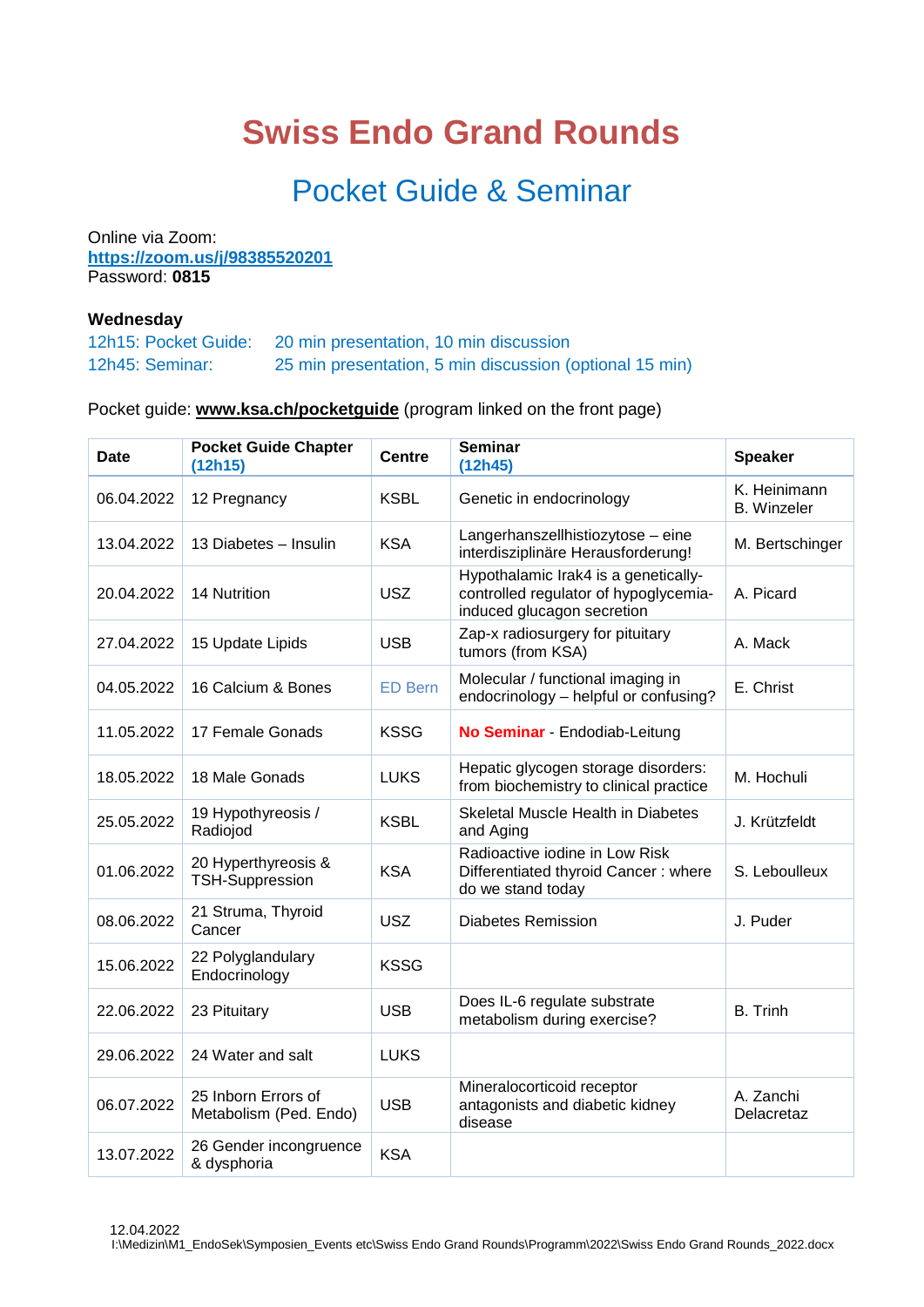| <b>Date</b> | <b>Pocket Guide Chapter</b><br>(12h15)        | <b>Centre</b>  | <b>Seminar</b><br>(12h45)                                                                                  | <b>Speaker</b>          |
|-------------|-----------------------------------------------|----------------|------------------------------------------------------------------------------------------------------------|-------------------------|
| 20.07.2022  | 27 Comorbidity,<br>Infection, crit. Illness   | <b>USZ</b>     | Indication for hybrid closed loop<br>system insulin pump                                                   | R. Lehmann              |
| 27.07.2022  | 02 art. Hypertension /<br>Incidentaloma       | <b>KSSG</b>    |                                                                                                            |                         |
| 03.08.2022  | 03 Hyperaldosteronisms                        | <b>ED Bern</b> |                                                                                                            |                         |
| 10.08.2022  | 04 Pheochromocytoma                           | <b>USB</b>     | <b>Title follows</b>                                                                                       | B. Kuhlmann             |
| 17.08.2022  | 05 Cushing-Syndrom                            | <b>LUKS</b>    | <b>Title follows</b>                                                                                       | P. Gerber               |
| 24.08.2022  | 06 Addison-Syndrom                            | <b>NN</b>      | <b>Title follows</b>                                                                                       | D. Konrad               |
| 31.08.2022  | 07 Diabetes - general<br>aspects              | <b>KSA</b>     |                                                                                                            |                         |
| 07.09.2022  | 08 Diabetes Type 1                            | <b>USZ</b>     |                                                                                                            |                         |
| 14.09.2022  | 09 Diabetes Type 2 &<br>metab. Syndrom        | <b>KSSG</b>    | Sex & Gender - more than a<br>hormonal issue                                                               | D. Garcia               |
| 21.09.2022  | 10 Hyper-/hypoglycemia                        | <b>USB</b>     |                                                                                                            |                         |
| 28.09.2022  | 11 Diabetes in Med.,<br>Chir., Dialysis       | <b>LUKS</b>    |                                                                                                            |                         |
| 05.10.2022  | 12 Pregnancy                                  | <b>NN</b>      |                                                                                                            |                         |
| 12.10.2022  | 13 Diabetes - Insulin                         | <b>USZ</b>     |                                                                                                            |                         |
| 19.10.2022  | <b>14 Nutrition</b>                           | <b>KSA</b>     | <b>Reserved</b>                                                                                            | Novonordisk             |
| 26.10.2022  | 15 Update Lipids                              | <b>KSSG</b>    |                                                                                                            |                         |
| 02.11.2022  | 16 Calcium & Bones                            | <b>USB</b>     |                                                                                                            |                         |
| 09.11.2022  | 17 Female Gonads                              | <b>LUKS</b>    |                                                                                                            |                         |
| 16.11.2022  | 18 Male Gonads                                | <b>NN</b>      |                                                                                                            |                         |
| 23.11.2022  | 19 Hypothyreosis /<br>Radiojod                | <b>KSA</b>     | Obesity news - Semaglutide 2.4mg<br>once-weekly                                                            | Søren Kruse<br>Lilleøre |
| 30.11.2022  | 20 Hyperthyreosis &<br><b>TSH-Suppression</b> | <b>USZ</b>     | Recent developments in clinical use<br>of incretin hormone agonists for<br>treatment of metabolic diseases | Z. Milicevic            |
| 07.12.2022  | 21 Struma, Thyroid<br>Cancer                  | <b>KSSG</b>    |                                                                                                            |                         |
| 14.12.2022  | 22 Polyglandulary<br>Endocrinology            | <b>KSW</b>     |                                                                                                            |                         |
| 21.12.2022  | <b>Endo Highlights 2022</b>                   | <b>LUKS</b>    |                                                                                                            |                         |